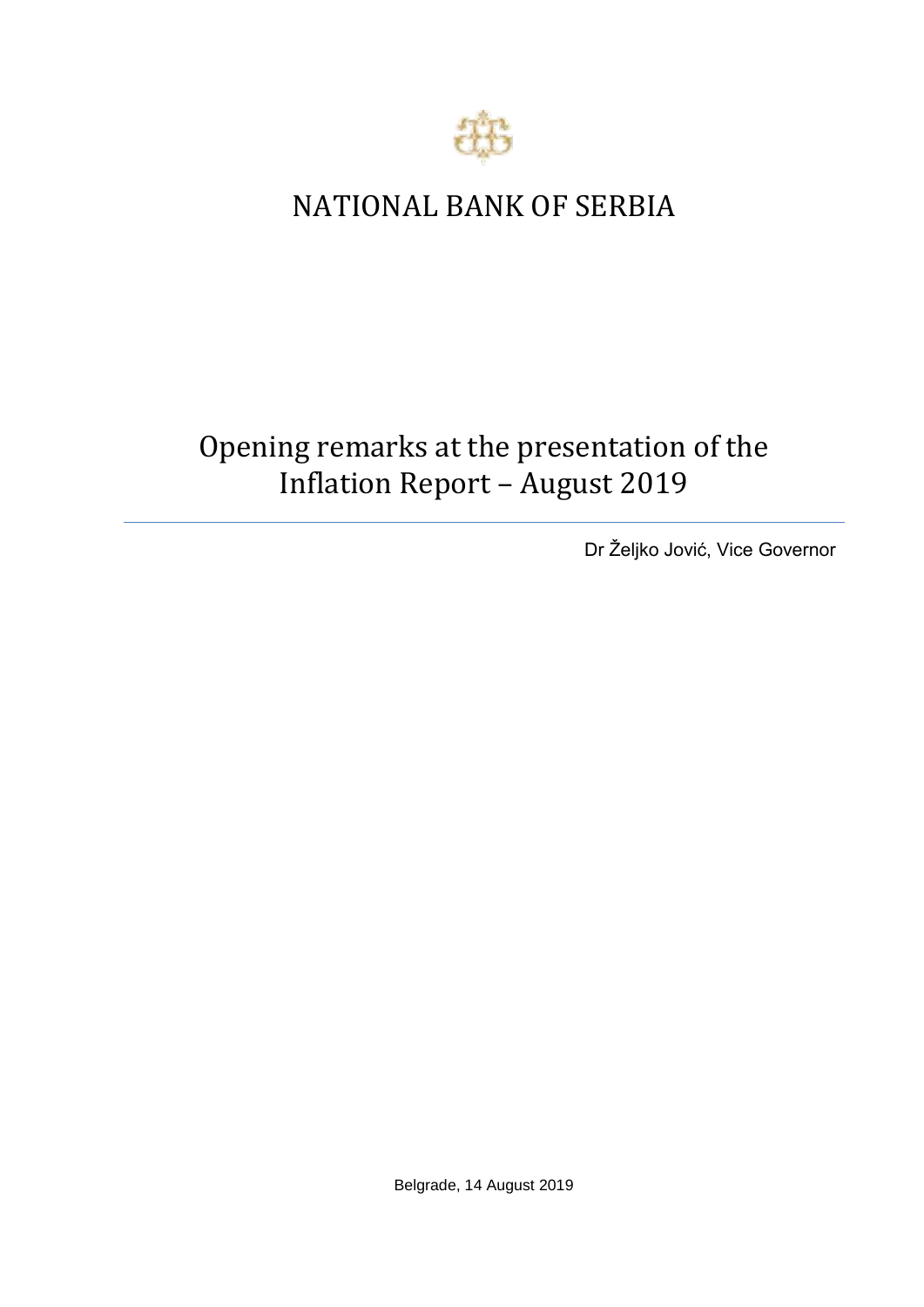## *Ladies and gentlemen, esteemed members of the press, dear colleagues,*

Welcome to the presentation of the August *Inflation Report*, where colleagues from the Economic Research and Statistics Department will present to you in detail the current macroeconomic trends and our latest projections.

In my introductory address I will touch on the key macroeconomic conditions in which monetary policy was implemented and on the decisions the National Bank of Serbia has made in the period since our previous *Report*. First of all, I would like to say that favourable macroeconomic trends continued into 2019 – inflation is low and stable, macroeconomic and financial stability has been preserved, and the costs of financing have stayed low, feeding through into higher economic and investment activity. Over the past six years inflation has been low and stable, at around 2%, and is expected to remain so in 2019 and 2020. Financial stability has been maintained and the issue of inherited non-performing loans resolved in a sustainable way – their level has been reduced by more than 70% over the last four years and their share in total loans cut to 5.2%. Relative to May 2013 when we embarked on the cycle of monetary easing, the interest rates on dinar loans for households are now twice lower and for corporates as many as three times lower. This served as a fillip to investments, which remain one of the key drivers of economic growth this year as well. The sustained positive fiscal trends, with a surplus of 0.7% of GDP in the first half of the year, are a reflection of the successfully implemented fiscal consolidation and full coordination of monetary and fiscal policies.

All of this has been achieved in the face of unfavourable effects of some factors from the international environment, notably the slowing of global economic growth amid announcements of additional protectionist measures and heightened geopolitical tensions. At the same time, this is a proof that by strengthening our economy, primarily through the reduction of external and internal imbalances and through favourable macroeconomic prospects, we have increased its resilience to unfavourable effects from the international environment.

Since the May *Report*, external financial conditions have been largely affected by the shift in the monetary policies of leading central banks, which are not only slowing the normalisation process, but also announcing additional monetary stimuli. Thus, the Federal Reserve System lowered its policy rate for the first time since 2008, while the European Central Bank announced it would keep its main rates at current or lower levels at least through mid-2020. This should sustain favourable financial conditions for longer than expected, as well as capital inflows to emerging markets.

As monetary easing by leading central banks appeared more certain and positive macroeconomic developments at home continued, the National Bank of Serbia decided to lower the key policy rate in two instances, July and August, by 25 bp each, to 2.5%, i.e. its lowest level in the inflation targeting regime yet. Thus, in conditions of subdued inflationary pressures, the National Bank of Serbia continued to provide additional support to economic growth and a sustainable rise in employment.

As so far, monetary policy decisions will continue to be made in consideration of the effects of past monetary easing on the future inflation profile, as well as of the effects of other domestic and external factors. Given that the key risks to the projection are still mostly associated with the international environment, the National Bank of Serbia will keep a close eye on developments in the international commodity and financial markets and assess their impact on economic movements in Serbia. As before, monetary policy will be predictable and consistent in delivering low and stable inflation in the medium term. This will at the same time help maintain macroeconomic and financial stability and contribute to sustainable economic growth. Owing to this, there is a constant rise in the number of domestic and